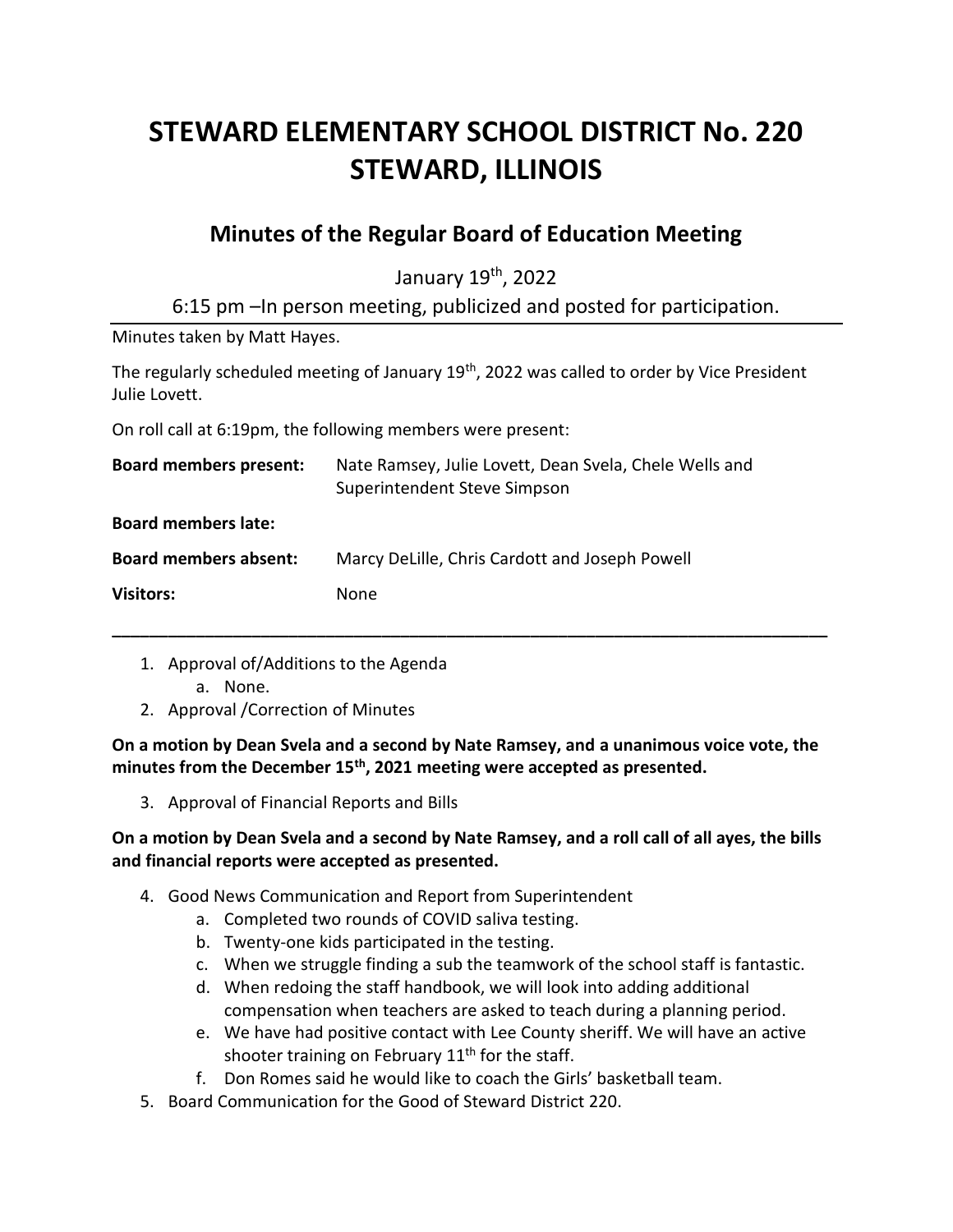- a. Nice to see the Lee County sheriff at the school during the supposed Tic Toc shooting challenge.
- 6. Recognition and Comments from Employees and the public.
	- a. None

# **Old Business**

- 7. Report of Conor O'Rorke Drive Through and Blood Drive
	- a. Will be given at the February BOE meeting.
- 8. COVID Vaccination Clinic Report
	- a. Nineteen people came to the clinic in December. This past Saturday, January 15<sup>th</sup>, there were twenty-four people who were vaccinated.
- 9. Staff Handbook/ Contract Update
	- a. We have received information back from the attorney that we will go through at the February BOE meeting.
	- b. Language of "Staff contract" needs to be removed because we are not a big enough school under the legal definition.
- 10. Building Security/Lock Bids
	- a. Melin's Lock and Key installed the new exterior door locks.
	- b. Their actual bill was less than their quote.
- 11. Gymnasium Update Planning-Protective Wall Padding
	- a. Have not heard back from the Rochelle Park District.
	- b. We received one quote for \$7,700 for 8-foot-high padding all around the gym.
	- c. Not able to get a rebate from Commonwealth Edison because our bulbs are small and such low Wattage.

## **New Business**

- 12. PRESS Policy Update
	- a. At the February BOE meeting we will approve pages 1-89 of the policy packet.
	- b. Board members to come with questions next month before we approve the policies.

## **On a motion by Chele Wells and a second by Dean Svela, and a unanimous voice vote, the approval of Press Plus Board packet will be moved to the February BOE meeting.**

- 13. Teacher Retirement System Supplemental Savings Plan
	- a. The plan is managed by Voya Financial.
	- b. This is a small way to offer more to teachers so they can have a better retirement.

**\_\_\_\_\_\_\_\_\_\_\_\_\_\_\_\_\_\_\_\_\_\_\_\_\_\_\_\_\_\_\_\_\_\_\_\_\_\_\_\_\_\_\_\_\_\_\_\_\_\_\_\_\_\_\_\_\_\_\_\_\_\_\_\_\_\_\_\_\_\_\_\_\_\_\_\_\_\_**

**On a motion by Chele Wells and a second by Nate Ramsey, and a roll call of all ayes, the Board approved the agreement to participate in the Teacher Retirement System Supplemental Savings Plan.**